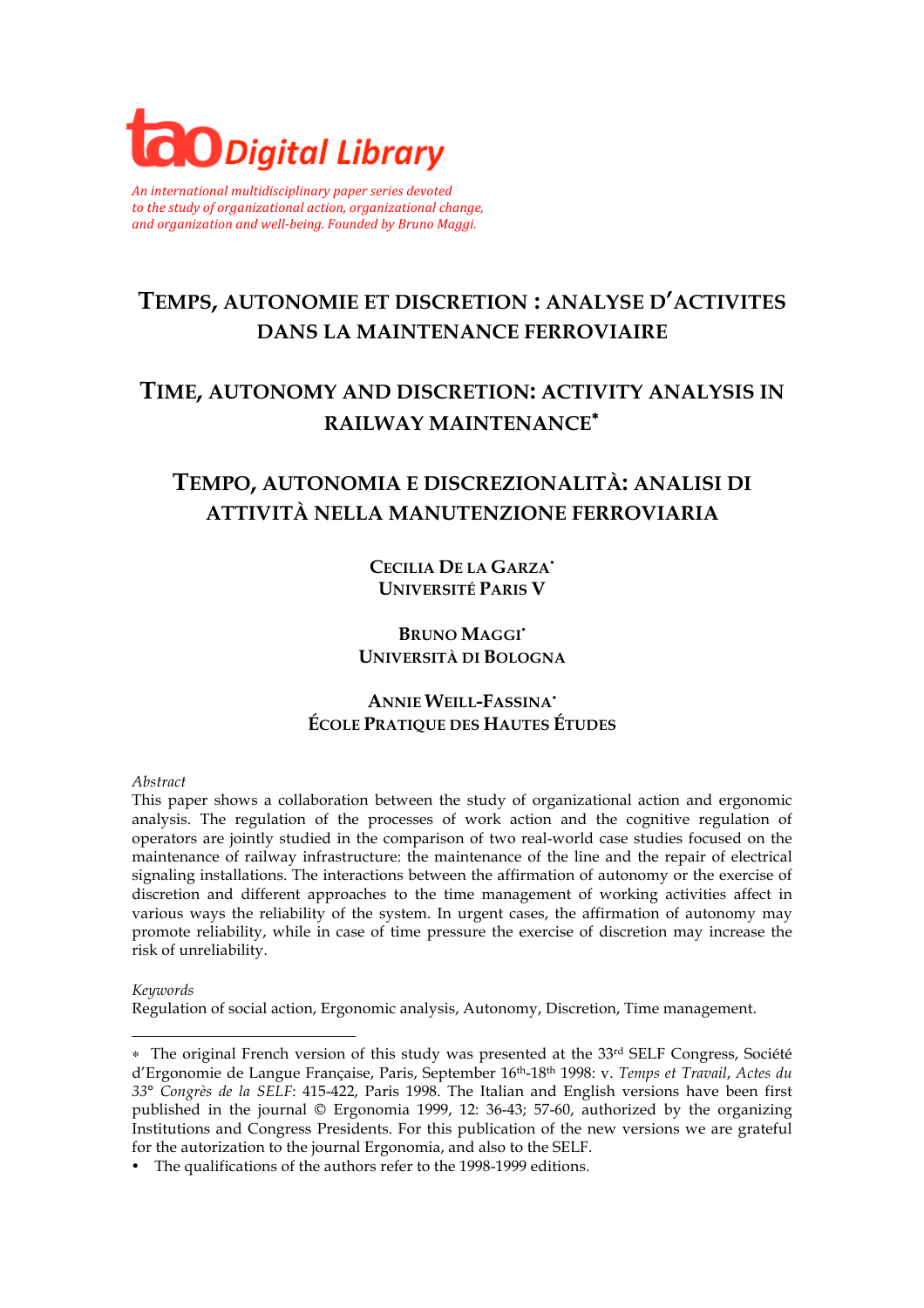Temps, autonomie et discrétion : analyse d'activités dans la maintenance ferroviaire / Time, autonomy and discretion: activity analysis in railway maintenance / Tempo, autonomia e discrezionalità: analisi di attività nella manutenzione ferroviaria. De la Garza Cecilia, Maggi Bruno, Weill-Fassina Annie. Bologna: TAO Digital Library, 2011.

Proprietà letteraria riservata © Copyright 2011 degli autori Tutti i diritti riservati

ISBN: 978-88-904979-9-5

**www.taoprograms.org dl@taoprograms.org** 

Pubblicato nel mese di Dicembre 2011 da TAO Digital Library – Bologna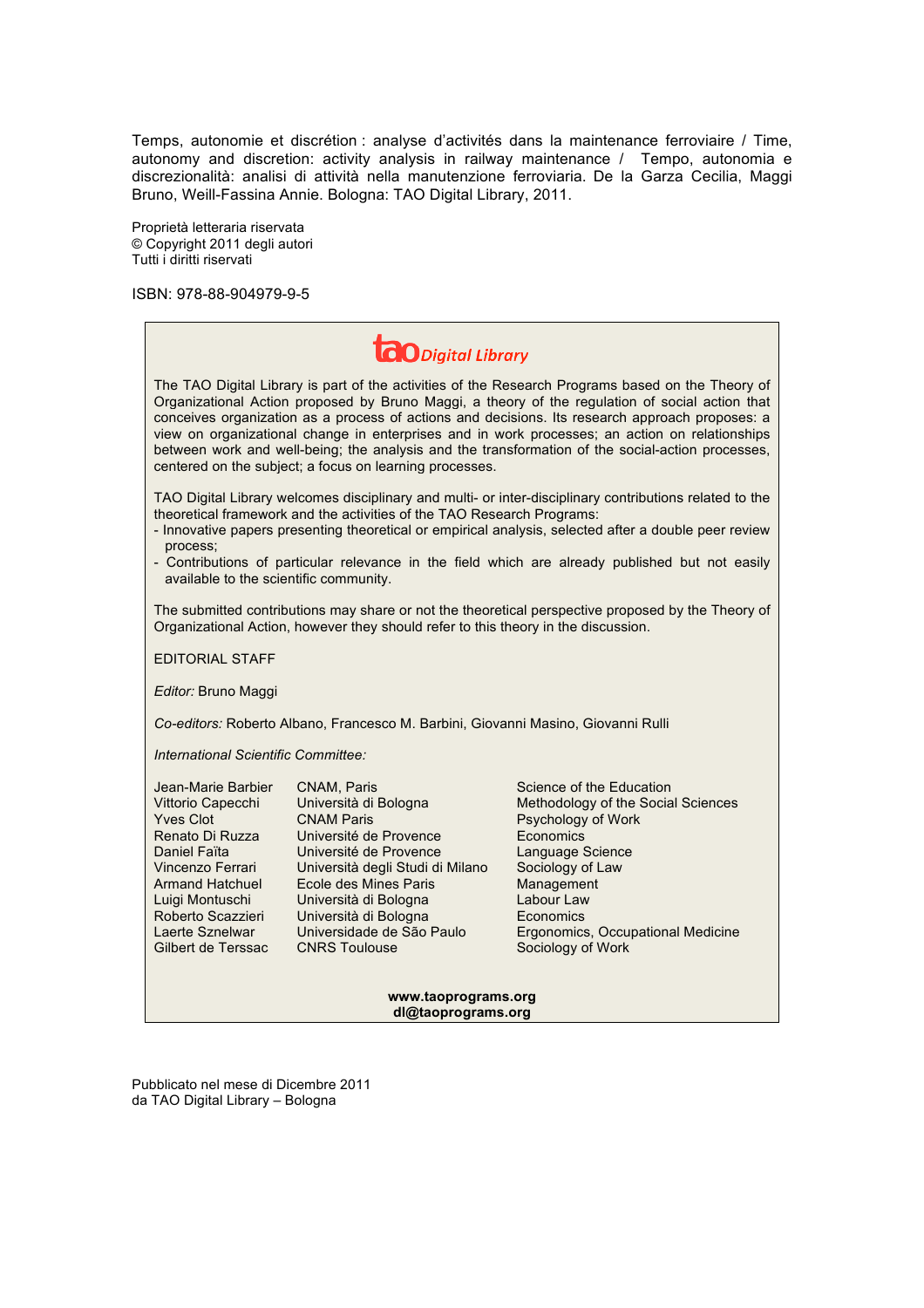### **Time, autonomy and discretion: activity analysis in railway maintenance**∗

*Cecilia De la Garza, Université Paris V Bruno Maggi, Università di Bologna Annie Weill-Fassina, École Pratique des Hautes Études*

### **Introduction**

The relationship between the time management of work activities and operators' margin of allowance may impact on system reliability. We intend to discuss this question by comparing two systems of railway maintenance.

The question of system reliability emerged in the course of studies commissioned by SNCF aiming to interpret the dynamics of accidents and injuries. (De la Garza, Weill-Fassina, 1992; 1994; De la Garza, 1995).

A study concerned the safety of the railway workers at risk of being hit by trains during maintenance (replacement of various elements, such as rail splices and ends, sleepers, sleeper screws, or levelling or re-lining, etc.).

Another study concerned system security in relation to maintenance and repair of electric railway signal equipment (level crossing equipment, switching equipment, lights, etc). The operations of the Signaling Department personnel can cause "incidents prejudicing rail traffic security" (such as the inadvertent opening of a level crossing when a train passes by, or a green light instead of red).

The analysis of the work and events brought to light technical and organisational problems and also time management problems, which we would like to emphasize here.

!!!!!!!!!!!!!!!!!!!!!!!!!!!!!!!!!!!!!!!!!!!!!!!!!!!!!!!

<sup>∗</sup> The original French version of this study was presented at the 33rd SELF Congress, Société d'Ergonomie de Langue Française, Paris, September 16th-18th 1998: v. *Temps et Travail*, *Actes du 33° Congrès de la SELF*: 415-422, Paris 1998. The Italian and English versions have been first published in the journal © Ergonomia 1999, 12: 36-43; 57-60, authorized by the organizing Institutions and Congress Presidents. For this publication of the new versions we are grateful for the autorization to the journal Ergonomia, and also to the SELF.

The qualifications of the authors refer to the 1998-1999 editions.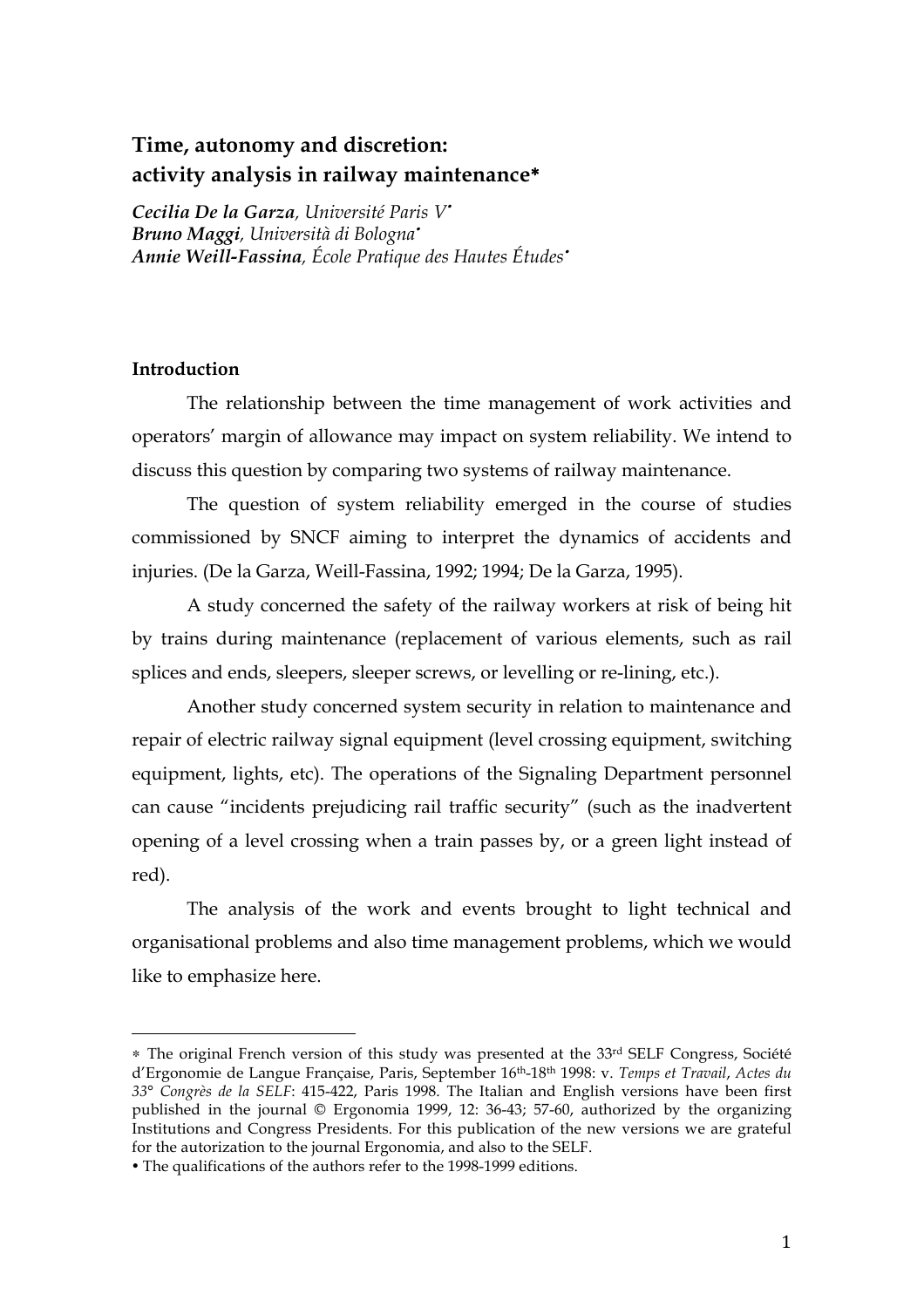*Time management* consists of "programming activities, dividing up time [...] according to principles of efficiency and efficacy [...]. This acts upon interferences, connections and interactions regarding time, on limitation imposed by temporal framework, on their connection to different temporal spaces", combining different temporalities (Grossin, 1996). From this point of view:

- the first situation is characterised by a closely defined temporal framework; this is needed for train announcements to give workers enough time to get off the line before the train reaches them;

- the second situation, especially in case of repairs, is characterised by a lack of precise instructions and a temporal space in which multiple needs exist: reaching a certain position, finding the cause of the problem, repairing it, checking the repair; and this is in relation to the Transport Service, which has its own time constraints and is pushing to restart traffic anyway.

The two situations have in common the need to quickly anticipate risk and to control danger while being conditioned by the degree of *urgency* or *time pressure*. Urgency is typical of unexpected or dangerous situations which require rapid resolution. Time pressure is found in situations in which there is conflict between the time being allowed and the time which the worker considers as necessary for the action. This kind of conflict can be destabilizing.

Margin of allowance is the span of initiative and tolerance which operators have to ensure that the system is working properly (Weill-Fassina, Valot, 1997); this depends on available rules, prescriptions and tools, as well as the precise nature of the situation and the person's responsibilities. The theory concerning the regulation of the process of social action shows the difference between two types of margins of allowance: autonomy and discretion.

*Autonomy* concerns "the decision-making freedom which an individual or collective subject tries to construct and affirm" in a system regulated externally; "it indicates capacity to produce one's own rules and to manage one's own process of action" (Maggi, 1993; 1996). In the work process, autonomy indicates a capacity to influence the organisation of production and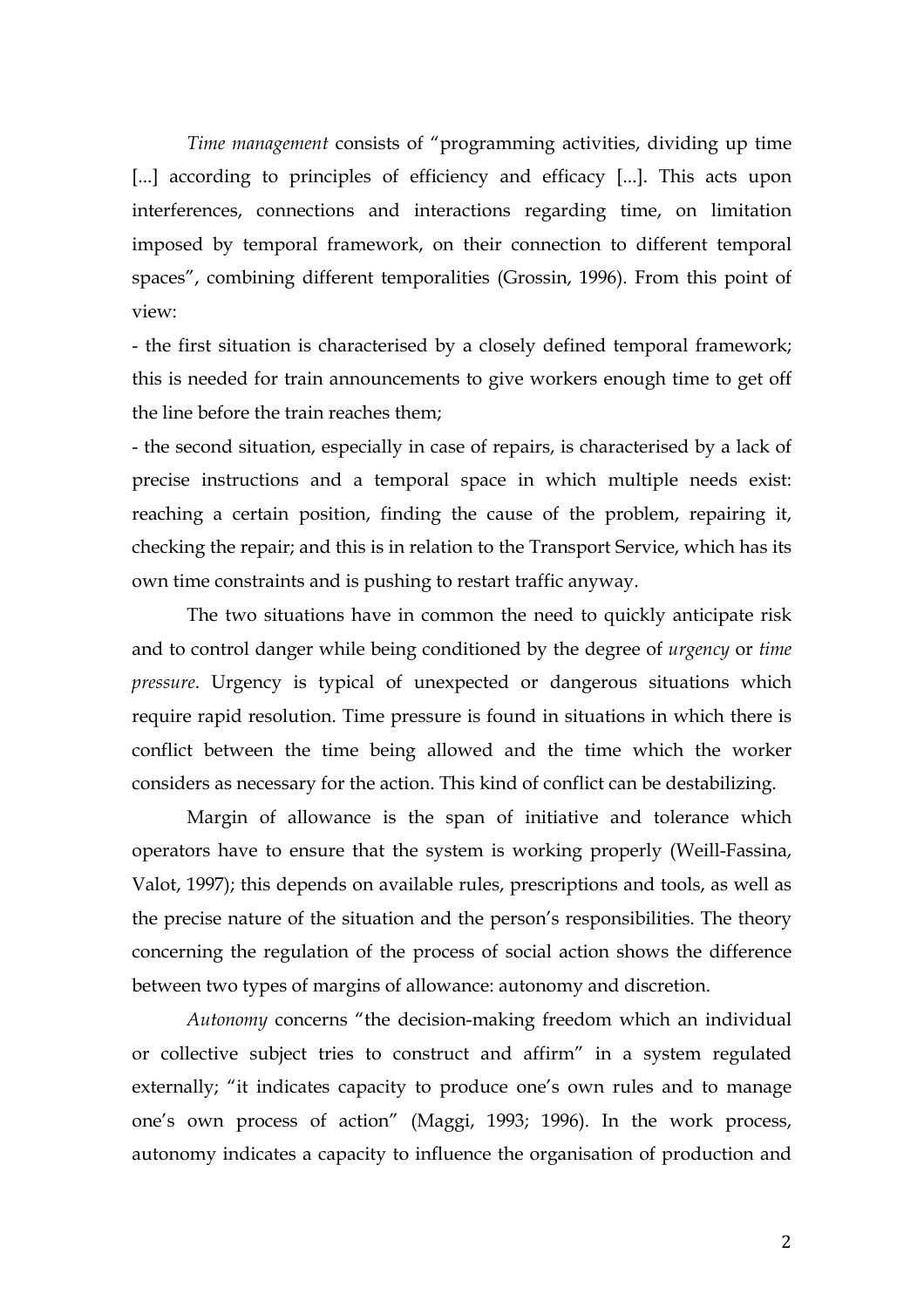the affirmation of a certain independence from the hierarchy; it derives from a mobilisation of competences which are not explicitly recognised by the management, while the practical consequences are implicitly accepted to the extent that the expected results are achieved (Terssac, 1992). We shall see that certain activities of railway workers can be interpreted in such a fashion.

*Discretion* "indicates room for action in a regulated process where the operator is obliged to decide and choose in a context of dependence" (Maggi, 1993; 1996). In the work process, discretion is granted to the operator, delegated by management in the light of the incompleteness of procedures and the difficulty to define them. This can create both advantages and disadvantages to the operator, according to the possibilities and the tools which derive from the organisational choices regarding the *exercise* of such discretion. Repair activities of the Signaling Department operators show these features.

Through reference to the two situations being analysed it will be shown that the interaction between different types of margin of allowance (in terms of either autonomy or discretion) and the modalities of time management (anticipation, precipitation) have specific effects on system reliability: in relation to the time management, the rules and the organisational choices, autonomy appears to be an element conferring reliability, while discretion appears to be an element of unreliability, even though there have been failures in regulating the process because of urgent situations or time pressure.

## **From the anticipation of danger to the reduction of possibilities to use margins of allowance**

#### *An example of autonomy*

In small railway line worksites, rigid rules impose two types of protection for personnel: a) stopping traffic on a line on which work is carried out or on an adjacent line by means of communication with the Operating Service, usually in real time; intervention times are a compromise between the needs of the repair work and those regarding the movement of traffic, with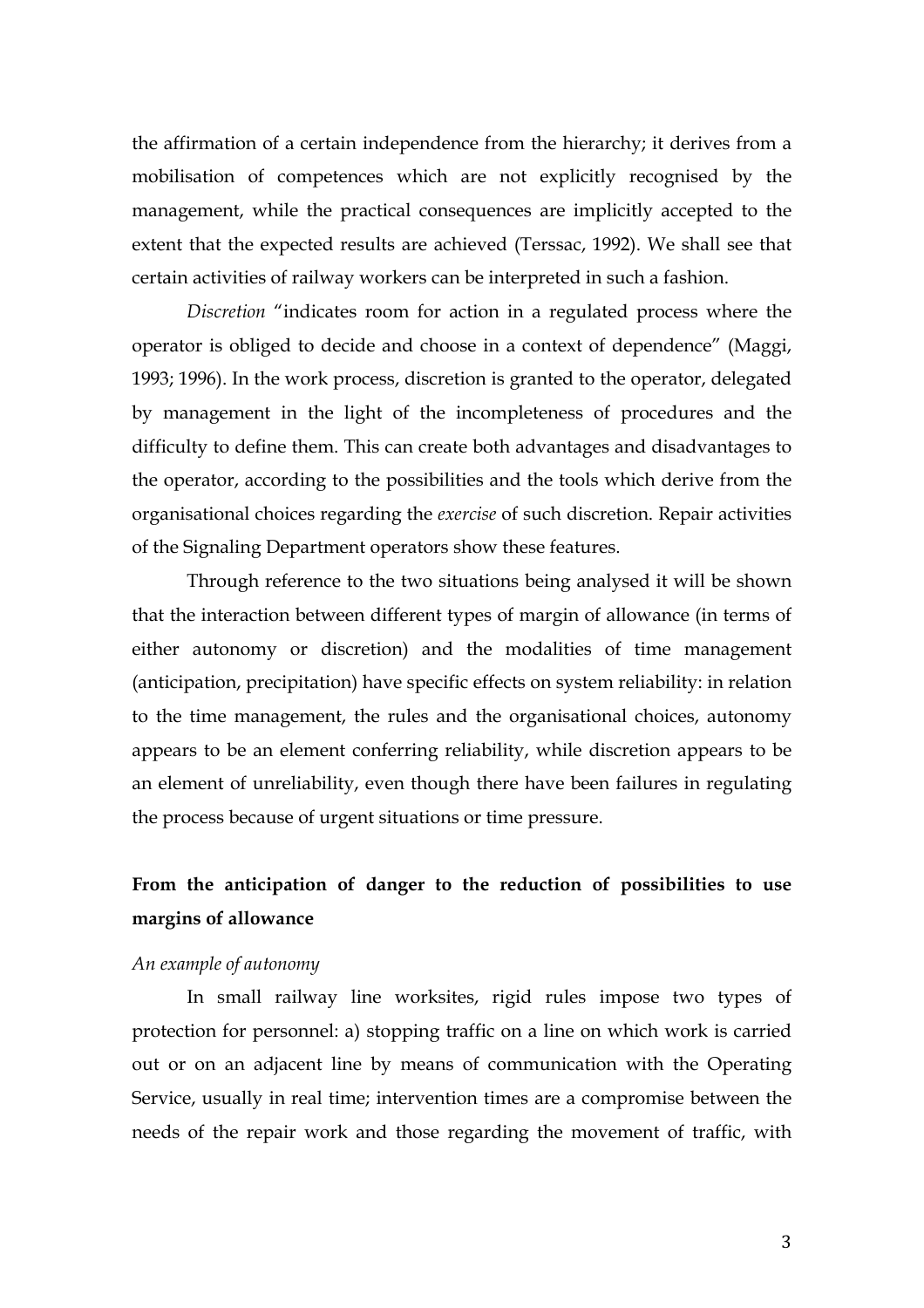priority given to the movement of traffic; b) the safety of workers is provided by an "announcer" who monitors and signals the arrival of trains by blowing a horn; a table shows precisely the announcement distance in "metres", in relation to the maximum speed of the line and the announcement time in seconds, in relation to the mass and type of tool used. These procedures, derived from a mechanistic representation of work, are based on the notion of "stimulus-response" (announcement signal – immediate clearing of the area).

However, in practice, operators adapt rules on the basis of their experience in order to reduce the situation's uncertainty as much as possible, and to increase their margin of allowance. They therefore attempt to construct their *operational representations* of their environment during the different phases of work.

In practice, the requirement to use "metres" is virtually impossible: it is instead necessary an anticipated identification of the coming train based on audio or visual indicators, plus an evaluation of the time needed for a group of workers to clear the track based on what they are doing, in the light of their experience and the precise nature of their tasks (operations, type and condition of tools and equipment). These evaluations also take into account the possibility for the work group to hear and act on the warning.

During the work process, the role of the announcer is not just to spot the train, but also to contextualize it in relation to indicators such as railway infrastructure (double tracks, straight lines, curves), weather conditions, trains schedule, signals, locations of points and level crossings. Despite their different duties, the group members collaborate on this surveillance activity.

This surveillance may need adjustments, connected on the one hand with the mobility of the site workers and the work group, or in relation to changes in the configuration (such as curves), and on the other hand with weather changes (fog, rain). When announcing the arrival of a train, the announcer goes beyond his strict duties, as he also checks that the signal has been heard and that the workers have successfully got out of the way. According to circumstances, the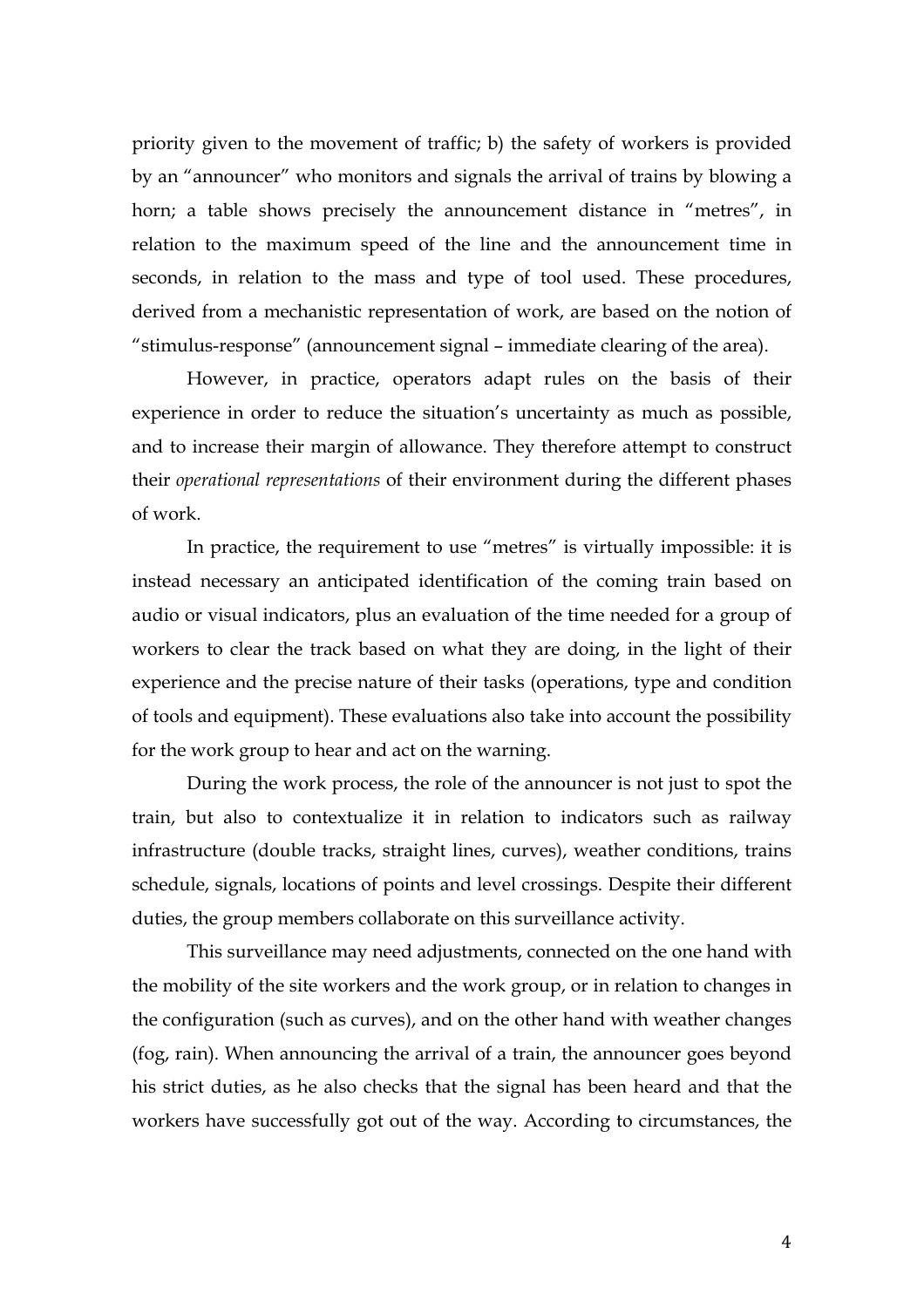group may clear the track immediately or attempt to establish for a few seconds a compromise between safety and productivity.

These different regulations are testimony to a certain autonomy on the part of the work group, which helps to anticipate risks and reduce the risk of being hit by a train. Autonomy in this case constitutes an effective regulation which takes the place of rules that are not always appropriate: the workers have to "look after themselves" to ensure that they work in safety; they are capable of doing so in that they acquire know-how in relation to their work and its environment.

The importance of this anticipatory management is shown in urgent situations. Indeed, when the train is arriving, which includes the announcement and the clearing of the track, the regulations are performed within a very short period of time, such that the situation can rapidly turn into an urgent one. For example, if the interruptions are frequent, the workers try to gain time and finish the work in progress. Therefore they do not clear the track immediately when they hear the announcement. but three to five seconds later: "time to finish tightening a bolt". Such a regulation of production becomes hazardous if the announcement has been slightly delayed. Other cases include situations in which it is difficult or impossible to correctly identify the arrival of a train, because of confusion in the announcement, confusion over the direction it is coming from, or a technical problem. The workers in these cases are "surprised" by the train's arrival. In such circumstances a lack of time to act is the problem, as demonstrated by the failure of many attempts to recuperate time (De la Garza, 1995; De la Garza, Weill- Fassina, 1995).

#### *An example of discretion*

Electric Signaling Department workers carry out four types of interventions: preventive maintenance, large scale works, modification or installation, and repairs. They work alone or in pairs. According to the prescriptions, the worker is "solely responsible" for his work. However, he intervenes in a regulated context: from the moment he makes contact with the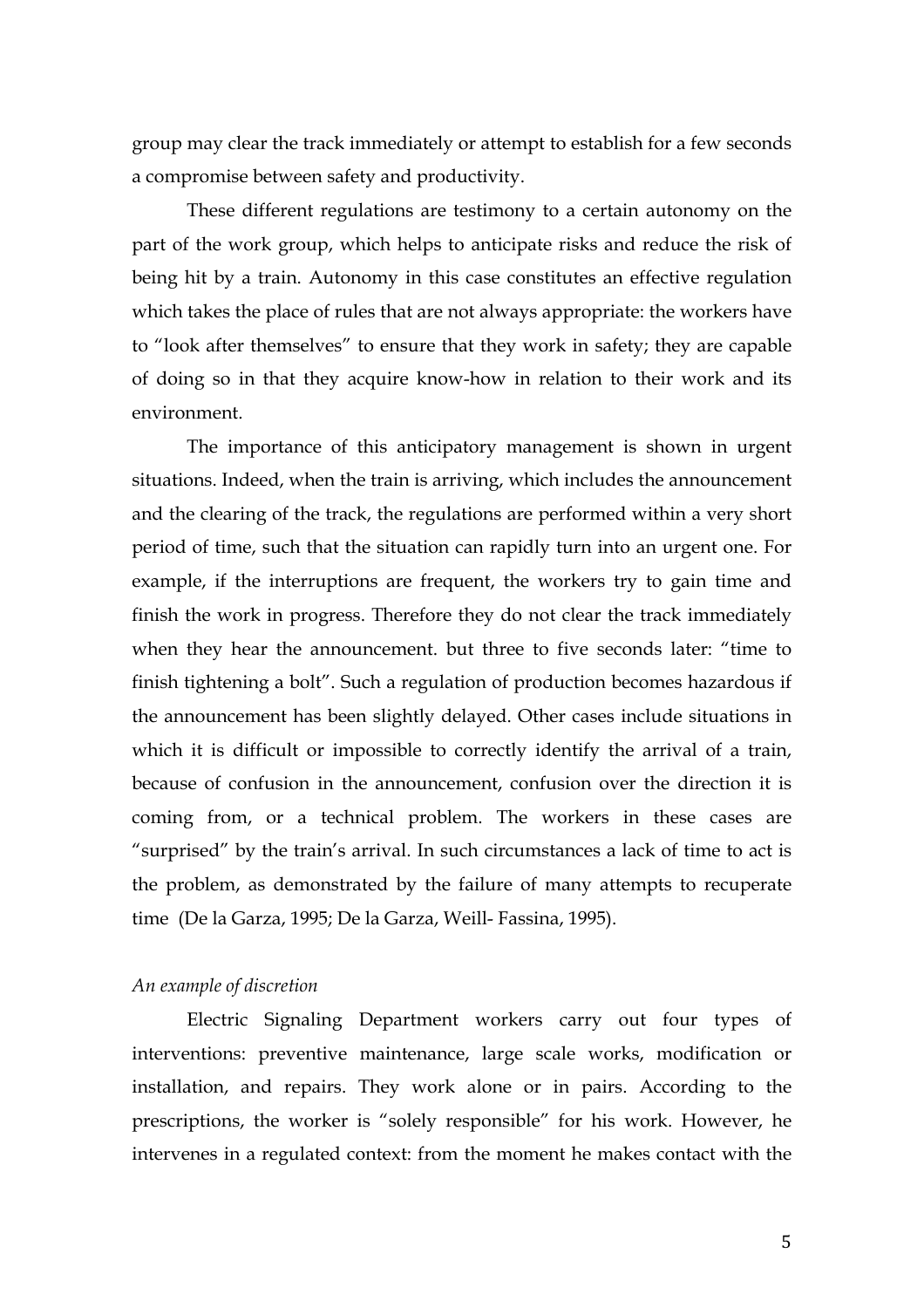electrical installations he has to contact the Operating Department to be given the technical orders regarding security and interventions according to strict rules. He must always repair installations "in time" and "in good condition". A final phase of "personal control" is thus envisaged. In the first three types of maintenance a more or less strict planning procedure and more or less precise operating procedures are defined. In the case of repairs the intervention itself is unforeseen; because of the nature and diversity of failures, and the variability of installations and lines, it is almost impossible to define precise operating methods. Therefore the repairs must be carried out within the safety framework previously described.

Repairing is considered a discretionary task, to the extent that the worker is obliged to take the initiative: he carries out the fault analysis and decides on the appropriate repairs. In order to understand how the installation functions, he must create a representation of the situation by gathering various indicators (either directly observable or not). To put these in context he must also use more or less complex hypothetical-deductive reasoning (Bertrand, Weill-Fassina, 1993; Patrick, 1993; De la Garza, Weill-Fassina, 1994).

However, repairing is carried out within a dynamic system which can generate unpredictable events, usually under time pressure. It is necessary "to bring back the line" to operational status as soon as possible or at a set time (De la Garza, 1995). Time may become an additional element of constraint in the event of an operator not being able to manage his discretion to his advantage: the real environment may in practice reduce his discretion *exercise* (Maggi, 1993; 1996). The efficacy will depend on how the situation evolves. For example, in the course of preventive maintenance (replacement of part of the points) in the personal control phase, the operator notices an anomaly which puts him into a doubly constrained position: his intervention is a failure, and it appears as such only at the end, when he has to return the installation to the Operating Department. His activity is transformed into trouble-shooting and from that moment he is under time pressure. He contacts the Operating Department at 11.30 and "agrees verbally" to continue the search until 12.20. In the course of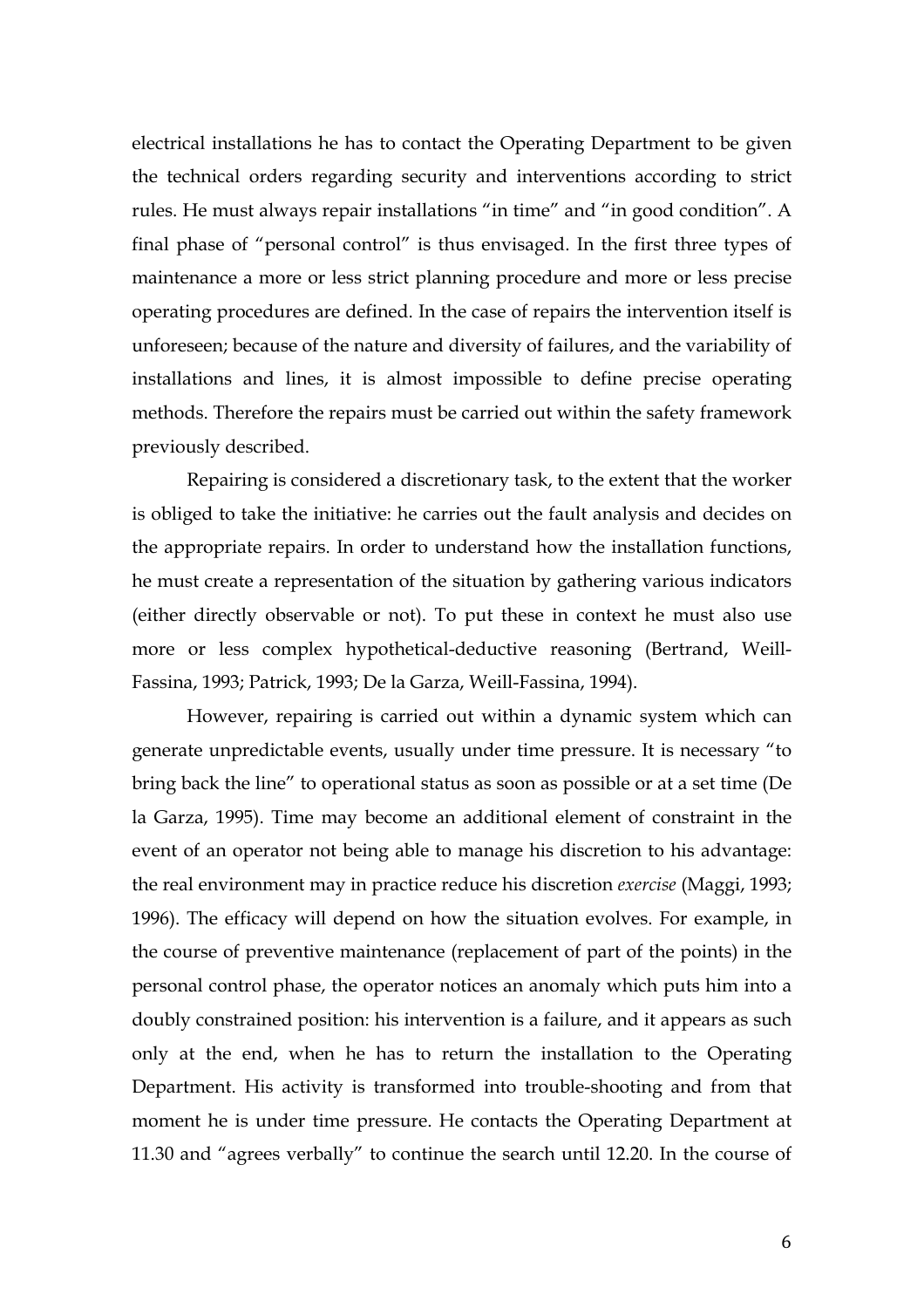the search he overlooks an important symptom and reaches an incorrect diagnosis of the problem. At 12.15 the Operating Service announces the 12.31 train; at 12.20 new tests are carried out; time pressure increases, and the operator reaches a hasty decision to make a repair. He carries out only incomplete tests and completes the work only a few minutes before the train is due, creating a potential risk for the system which will only be verified by the passage of the train itself. It is extremely difficult to make a decision to stop the train "because a fault has not been found".

In more general terms, caught in the conflict between time available and time necessary, the operator may take the risk of behaving hurriedly (Orsini, Fraisse, 1959) in order to complete his work. He focuses only on part of the data and he is not able to gather all the facts pertinent to the situation. This reduction leads to a "tunnel effect" (Rasmussen, 1986): the operators say that they "can no longer see clearly" or that they "are no longer able to reflect". Thus the organisational framework may produce constraints on the operator's discretion exercise and reduced reliability of his actions.

### **Differentiated effects of time management in situations of autonomy and discretion on system reliability**

In conclusion, the autonomy of railway line workers is oriented towards anticipating risk in order to avoid urgent situations. This leads to an improvement in system reliability, failures notwithstanding. For Signaling Department operators, discretion is based on flexible repairing rules, while its exercise is limited by the time pressure connected to the use of the track, and this generates unreliability.

This does not lead to a bi-univocal relationship of autonomy/reliability and discretion/unreliability, but rather to different modalities of *work process regulation*:

- autonomy provides the solution in cases of programme's inadequacy: when rules and procedures turn out to be insufficient for a particular situation, the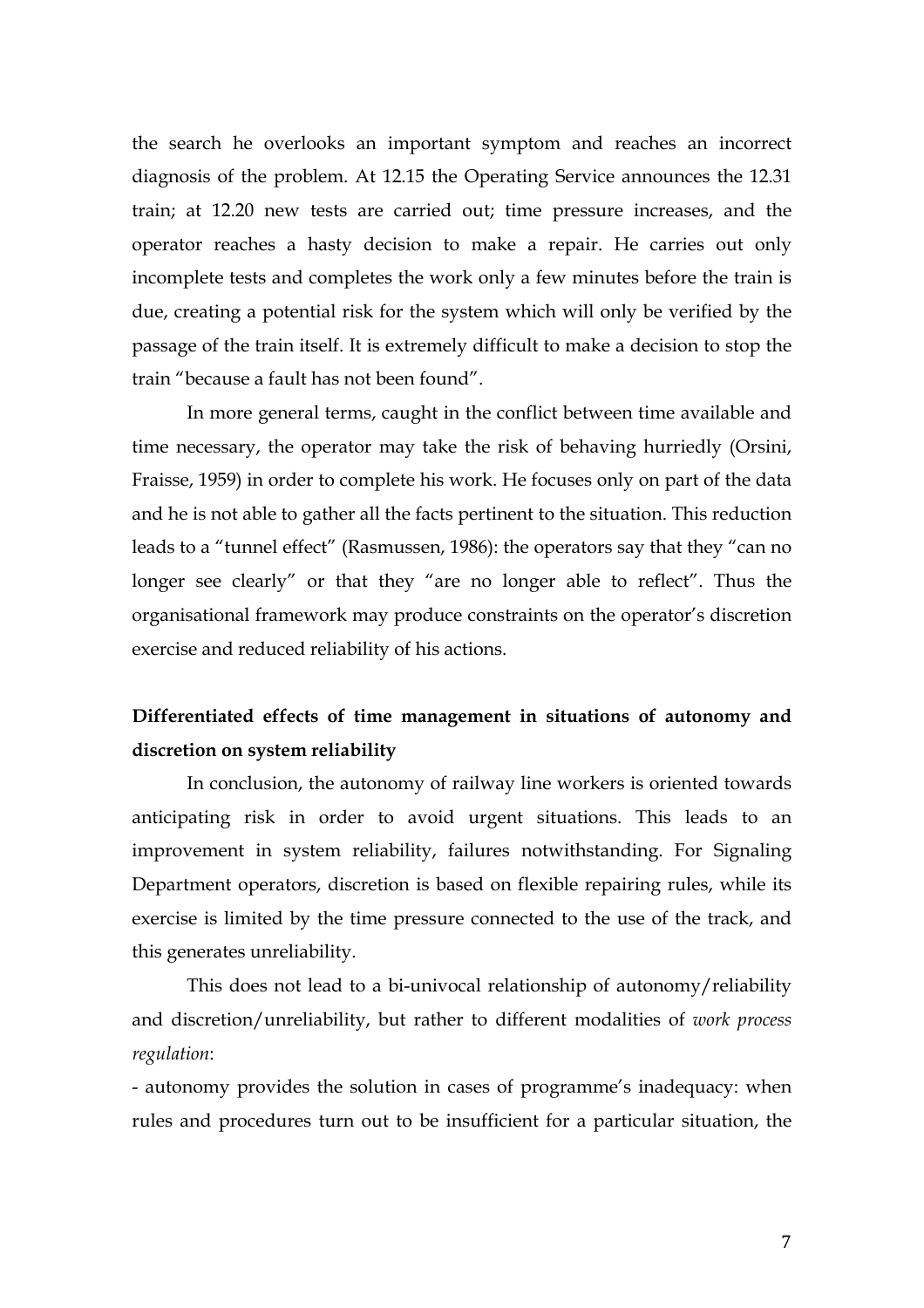operators are able, using their experience, to develop new skills and to define and implement their own rules;

- discretion refers to parts of a programme that are not subject to procedures and whose regulation is delegated to the operators; these are action choices left to their initiative.

Reports of injuries well illustrate how autonomy is not recognised by management, because this implies that rules exist which are not part of the programme. These rules, however, do not conflict with the established ones; they are complementary to them and oriented towards the achievement of production objectives (Reynaud, 1988). This complementary nature ensures, or even increases, the system efficiency and, in the case of railway workers, it increases reliability. For this reason they are implicitly accepted when injuries do not happen.

However, discretion exercise does not systematically constitute a negative situation nor is it necessarily something which operators should not use. According to Thompson (1967) discretion is welcome when the operator can derive an advantage from it. When the system or programme makes it possible for the operator to put his skills to good use, he achieves the expected results and recognition is gained for the work. On the other hand, the operator tries to "refuse" or "avoid" (if we can) discretion when the system or programme place obstacles in its exercise, when his skills are not sufficiently recognised or when he concludes that he is no longer able to deal with the uncertainty, especially if there is a risk of producing unfortunate consequences for the system, and for himself in terms of responsibility and/or health.

The concepts of autonomy and discretion, considered here in relation to ways of managing time (anticipation, rapidity, precipitation) enable us to better understand the work of operators, their strategies and the circumstances which may lead to a failure of regulation and thus give rise to an accident or injury. The problem is not time in itself but time interacting with the dynamics of the work environment. Urgency derives from predictable events arising suddenly in real time; time pressure instead derives from the overlapping of various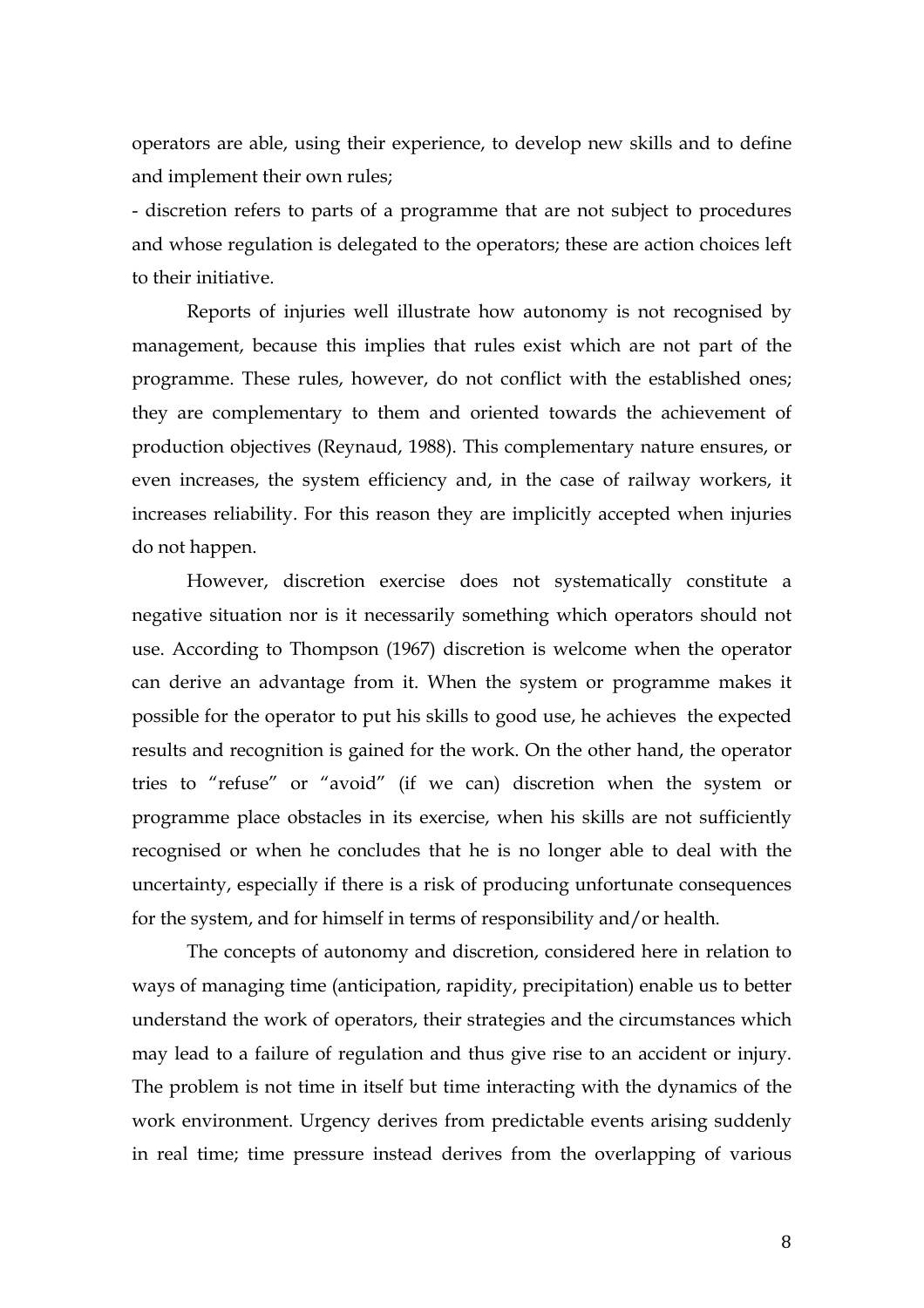temporal frameworks predefined by the needs of different services none of which envisage an incident.

There are, however, no bi-univocal relationships between autonomy/urgency and discretion/time pressure:

- it is possible to have both autonomy and discretion without either urgency or pressure;

- in the examples presented, urgency and pressure regularly appear in specific phases of the work process; in other professional cases (firemen, emergency physicians) these seem almost permanent characteristics;

- autonomy and time pressure may appear together; for example, when railway track workers try to finish fixing a bolt in the seconds preceding the arrival of a train;

- it is possible to have discretion and urgency in other situations; for example, in the "track inspection" of a railway track carried out by a single person. Here, the person is "responsible for his own personal safety": he is given responsibility when, while inspecting "a risky zone", he must carry out three duties which conflict with each other: looking where he is walking to avoid falling over (he is walking on ballast or the sleepers), checking the state of the track and noticing any irregularities (which is the object of the work), and checking for arriving trains in order to avoid having to get out of the way urgently (De la Garza, Weill-Fassina, 1996).

From the point of view of reliability and prevention this analysis illustrates the lack of recognition of the efficacy of operators' autonomy relative to the level of safety that they guarantee. This shows how rules are not sufficient in terms of prevention and, especially, that safety can not be based solely on rules, while the development and use of operators' skills and knowhow constitutes a reliability criteria. Discretion illustrates how designers should not give responsibility, including responsibility for errors, to operators without also providing the means to exercise it. Urgency and time pressure require different rules in terms of prevention, this is on the one hand to better anticipate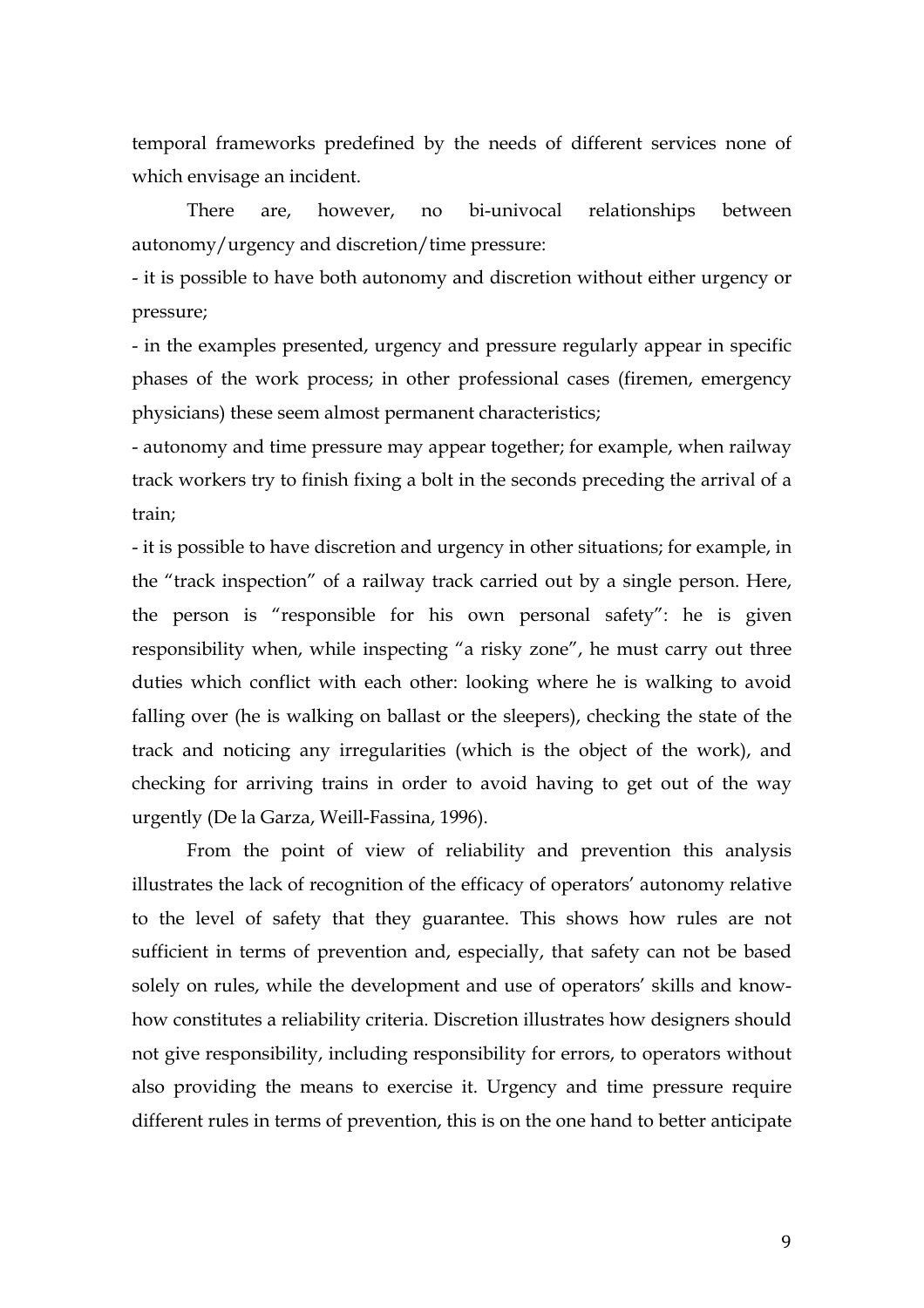the danger and on the other to include the anticipation and management of an incident in the regulation of the process.

The complementary nature of the *regulation of the social action* and *cognitive (and physiological) regulation* of the operators raises questions for the decision-makers and managers about what is defined as "overcoming the Taylor-Ford model". The modification of the conditions of work concerns alternatives about technical choices and rules that take into account the reality of the different services and the possible dysfunctions which management and operators must regulate. In the face of these problems, ergonomic research must widen its field of observation to consider the totality of regulation of the work process.

#### **References**

BERTRAND L., WEILL-FASSINA A.

1993 Formes de représentations fonctionnelles et contrôles des actions dans le diagnostic de panne, in Weill-Fassina A., Rabardel P., Dubois D. (dir.), *Représentations pour l'action*: 247-270, Toulouse: Octarès Editions.

DE LA GARZA C.

- 1995 *Gestions individuelles et collectives du danger et du risque dans la maintenance d'infrastructures ferroviaires*, Thèse en Ergonomie, Paris: LEPC-EPHE.
- DE LA GARZA C., WEILL-FASSINA A.
- 1992 *Modalités de gestion et représentations du risque ferroviaire au cours de l'entretien des voies*. Rapport de recherche final n. 3, Contrat LEPC-EPHE/MRE/ SNCF/NEB.
- 1994 *Modalités et difficultés de gestion des risques ferroviaires dans les activités de travail engageant la sureté des installations de signalisation électrique.* Rapport de recherche final, Contrat LEPC-EPHE/MRES/SNCF/NEB.
- 1995 Les modalités de gestion collective des risques ferroviaires sur des chantiers d'entretien des voies, *Recherche Transports Sécurité*, 49: 73-84.
- 1996 *Etude ergonomique sur la Sécurité du personnel de l'Equipement dans les situations de « Déplacement-Travail seul »*, Rapport de recherche final, Contrat LEPC-EPHE/MRES/SNCF/NEB.